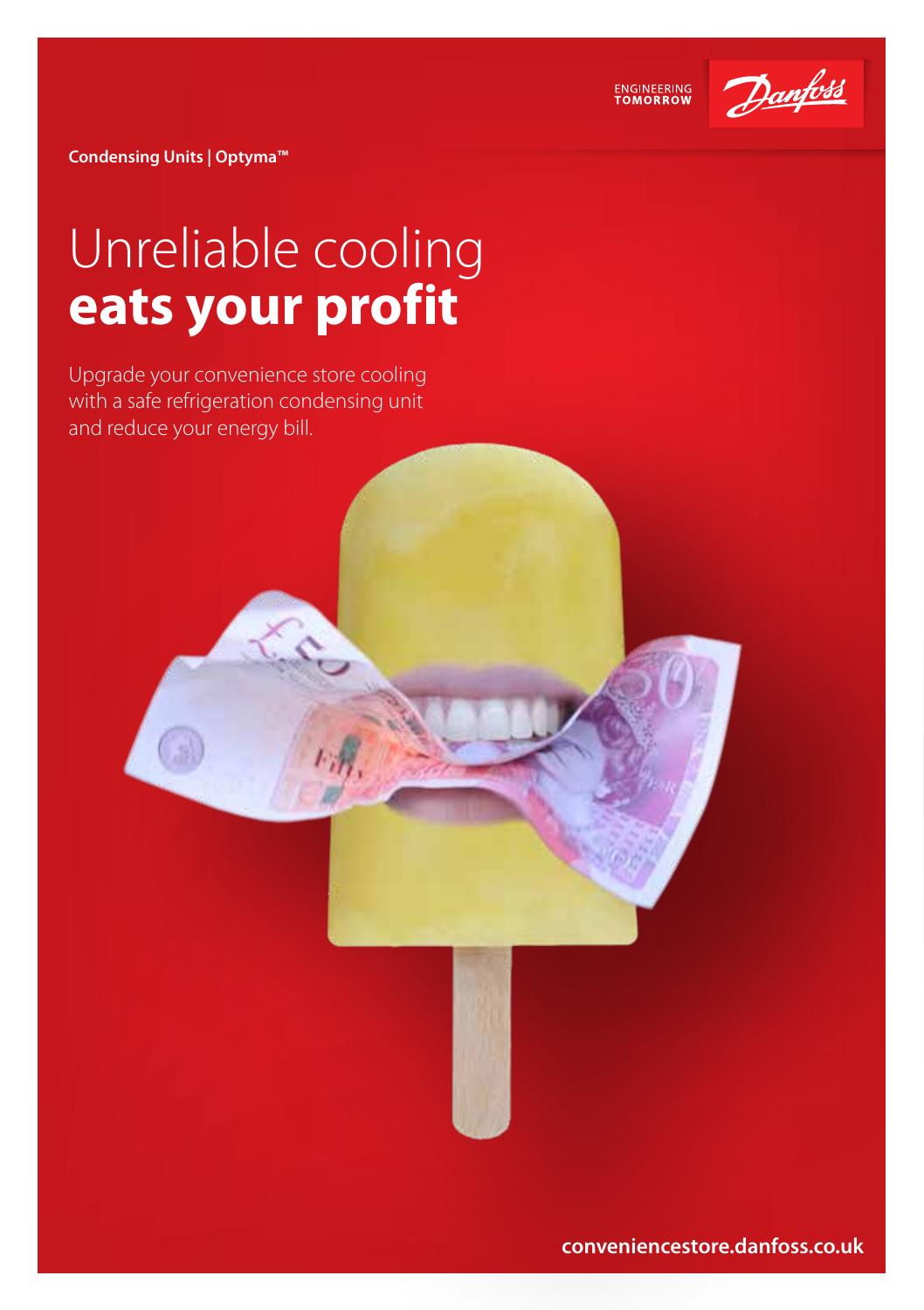## **Reduce** your energy bill and **optimize**  your **food safety**

Increasing energy costs, food safety, high operation costs, system breakdowns and complex maintenance. These are some of the key concerns that are weighing on your shoulders when you think about your convenience store.

Danfoss offers a broad portfolio of products and cooling solutions designed for convenience stores that can reduce your energy consumption and give you peace of mind.

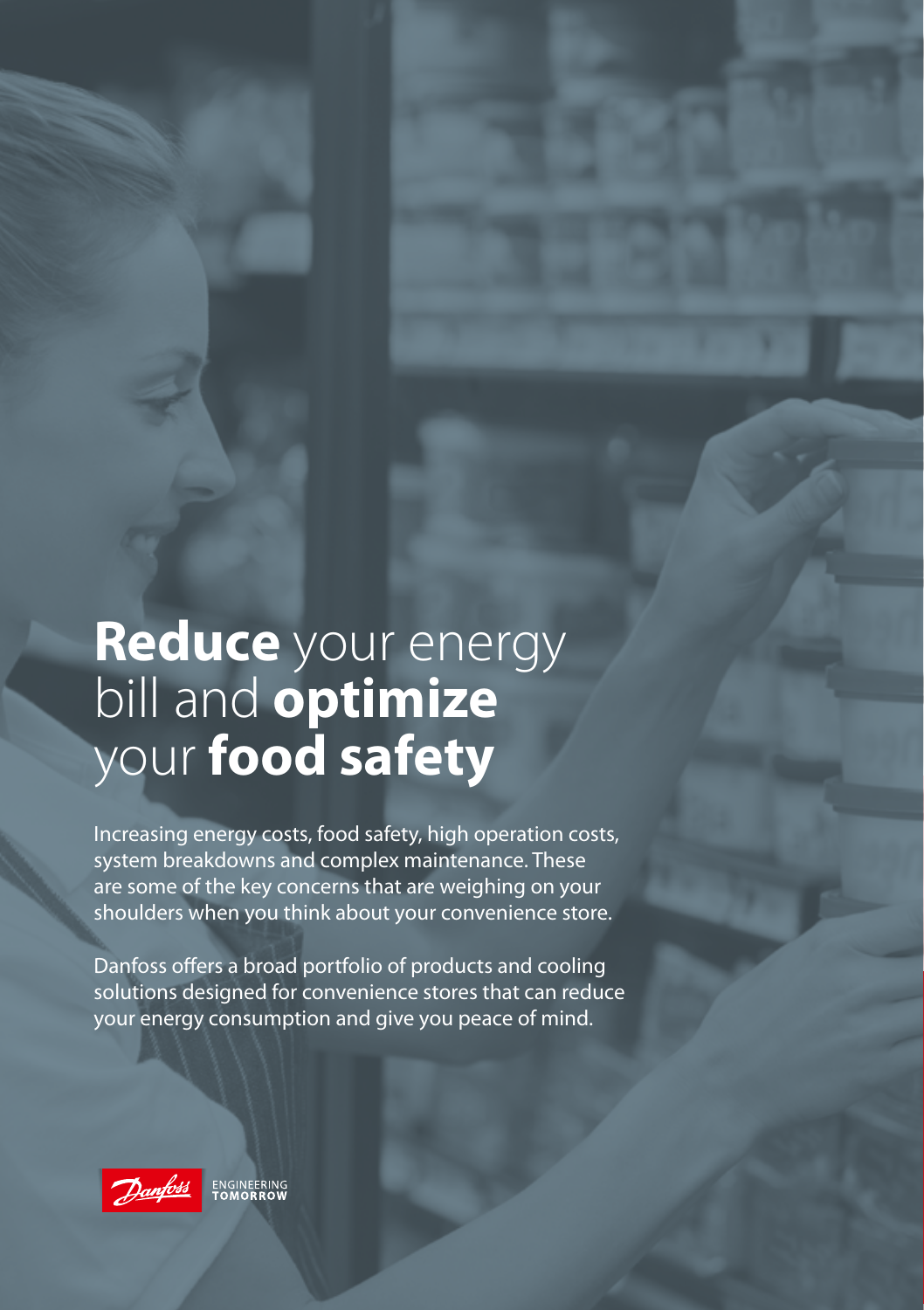### **Let's boost your**  convenience store **business**

Refrigeration typically accounts for around 60% of the total energy usage in a store. A number that will only grow as more refrigeration is added.

With 12,000 installed units in forecourts and convenience stores globally, Danfoss cooling products have proven to deliver up to 20% energy savings per year. This means that a great deal of your investment costs is often recovered in a very reasonable time as a result of the improved energy performance of your system.



# **What's in it for you?**

- Energy usage cost savings and optimized food safety
- Reduced product loss due to optimum storage temperature and automatic alarms
- Less breakdowns means reduced costs for service calls
- Increased reliability and longer system life